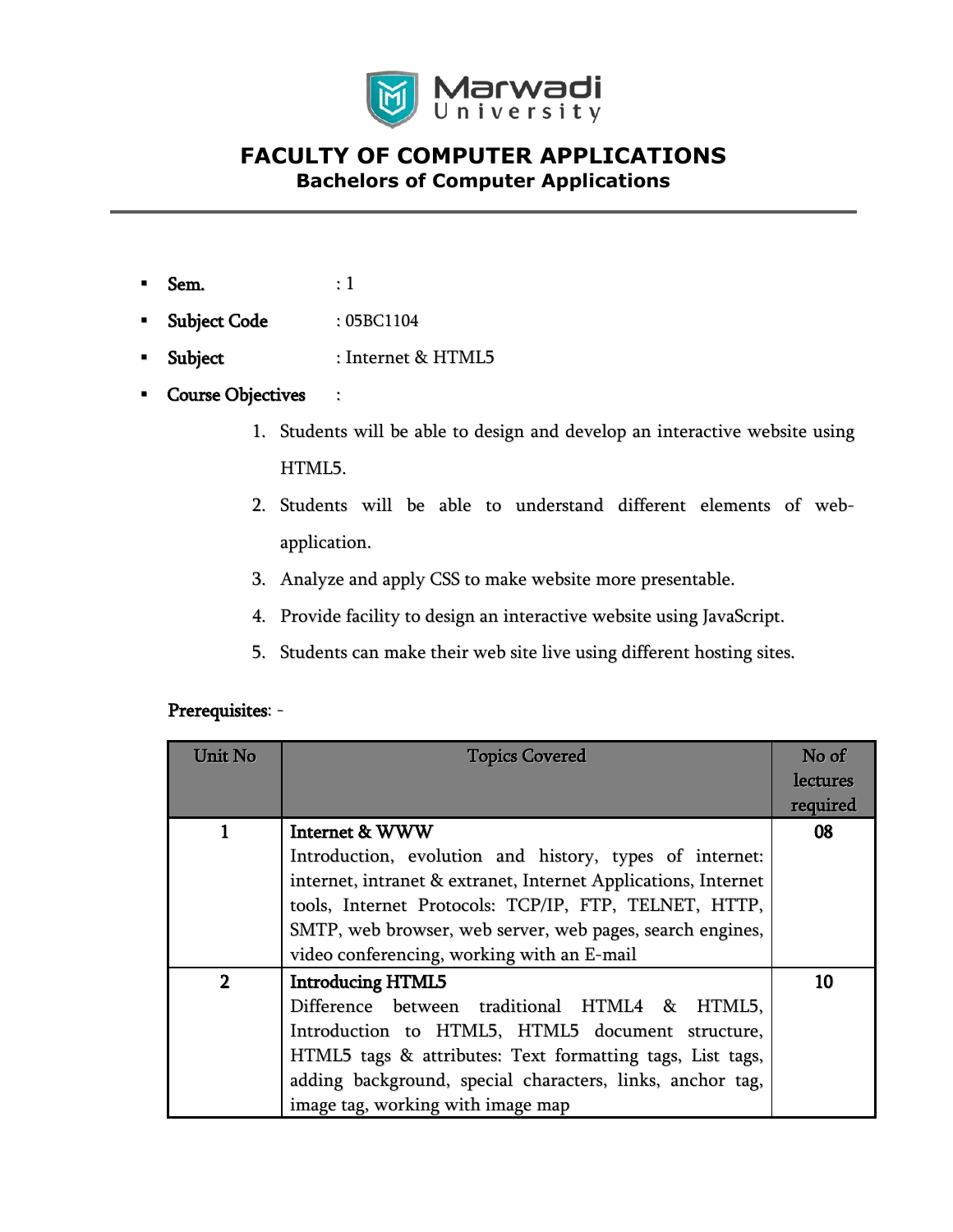

## **FACULTY OF COMPUTER APPLICATIONS**

**Bachelors of Computer Applications**

| 3 | <b>Advanced HTML5</b>                                          | 10 |
|---|----------------------------------------------------------------|----|
|   | Creating and working with tables, forms and frames, adding     |    |
|   | multimedia to web page using audio and video, Canvas,          |    |
|   | SVG, Drag/Drop, Geo-location, iframes, URL Encode, Quick       |    |
|   | List, Semantic, Web Semantic, Application Cache,               |    |
|   | <b>SSE(Server Sent Event)</b>                                  |    |
| 4 | <b>CSS3 and Bootstrap Framework</b>                            | 12 |
|   | Introduction, types of CSS, Box Model and Text Flow,           |    |
|   | Grouping or Nesting, Pseudo-class, Pseudo-element,             |    |
|   | Navigation Bar, Image Manipulation, Media Types,               |    |
|   | Attribute Selectors, Borders, Gradients, Text<br>Effect,       |    |
|   | Animations, Introduction of Bootstrap framework,               |    |
|   | Bootstrap Grids, Bootstrap Theme, Bootstrap CSS Reference      |    |
| 5 | JavaScript & Hosting a Web-Site                                | 10 |
|   | Introduction, introduction to Java script, variables, java     |    |
|   | script operators, conditional statements and loops, JavaScript |    |
|   | break and continue statement, Dialog boxes, JavaScript         |    |
|   | Arrays, JavaScript Events, JavaScript User Define Function,    |    |
|   | JavaScript Built in Functions, JavaScript Cookies, publishing  |    |
|   | a web-site                                                     |    |

#### Course Outcomes:

- 1. Students will be able to design dynamic website.
- 2. Students will be able to apply different HTML5 tags to develop user friendly web-site.
- 3. Students will be able to apply CSS to make website presentable.
- 4. Students will be able to develop website using multimedia tags like audio and video.
- 5. Students will be able to design and develop dynamic website using javascript.

#### Text Book :

- 1. Honey Cutt, "Using the Internet", 4th Edition, PHI Learning.
- 2. Powell Thomas, "HTML & CSS The Complete Reference", Tata McGraw Hill
- 3. "Lerning Java Script" , O'Reilly 3 rd Edition.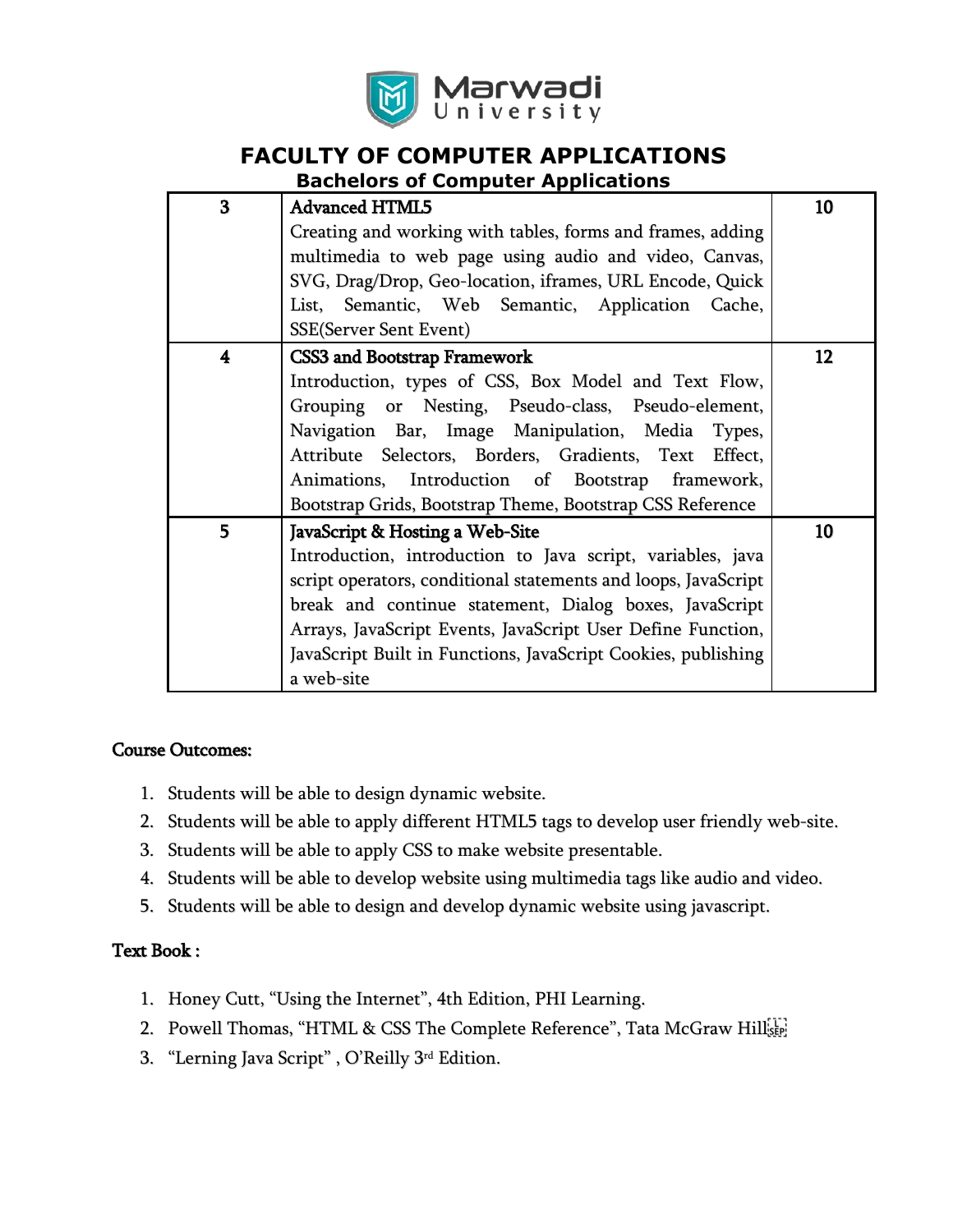

#### Reference Books :

- 1. Wendy Willard, "HTML: A Beginner's Guide 5/E", 5th Edition, McGraw Hill.
- 2. FaitheWempen, "Step by Step HTML 5", South Asian Edition, Microsoft Press and PHI Learnings
- 3. HTML5 Black Book, Kogent learning solutions Inc.
- 4. Benjamin Jakobus , Jason Marah, "Mastering BootStrap 4" 2nd Edition
- 5. Matt Lambert, "Learning BootStrap 4", Packt Publishing

#### Web References :

- 1. [www.w3schools.com](http://www.w3schools.com/)
- 2. [www.codeacademy.com](http://www.codeacademy.com/)

#### App References :

- 1. SoloLearn: <https://www.sololearn.com/Course/HTML/>
- 2. Microsoft Store: [https://www.microsoft.com/en-us/p/html-and](https://www.microsoft.com/en-us/p/html-and-csstutorial/9wzdncrdhshv?activetab=pivot:overviewtab)[csstutorial/9wzdncrdhshv?activetab=pivot:overviewtab](https://www.microsoft.com/en-us/p/html-and-csstutorial/9wzdncrdhshv?activetab=pivot:overviewtab)
- 3. KhanAcademy:

[https://www.google.com/url?sa=t&rct=j&q=&esrc=s&source=web&cd=1&cad=rja&uact=](https://www.google.com/url?sa=t&rct=j&q=&esrc=s&source=web&cd=1&cad=rja&uact=8&ved=2ahUKEwifzvWs0O_gAhVZi3AKHabpD0MQFjAAegQIABAC&url=https%3A%2F%2Fwww.khanacademy.org%2Fcomputing%2Fcomputer-programming%2Fhtml-css&usg=AOvVaw3yp6RYj4XEB7njtvx7wC2f) [8&ved=2ahUKEwifzvWs0O\\_gAhVZi3AKHabpD0MQFjAAegQIABAC&url=https%3A](https://www.google.com/url?sa=t&rct=j&q=&esrc=s&source=web&cd=1&cad=rja&uact=8&ved=2ahUKEwifzvWs0O_gAhVZi3AKHabpD0MQFjAAegQIABAC&url=https%3A%2F%2Fwww.khanacademy.org%2Fcomputing%2Fcomputer-programming%2Fhtml-css&usg=AOvVaw3yp6RYj4XEB7njtvx7wC2f) [%2F%2Fwww.khanacademy.org%2Fcomputing%2Fcomputer-programming%2Fhtml](https://www.google.com/url?sa=t&rct=j&q=&esrc=s&source=web&cd=1&cad=rja&uact=8&ved=2ahUKEwifzvWs0O_gAhVZi3AKHabpD0MQFjAAegQIABAC&url=https%3A%2F%2Fwww.khanacademy.org%2Fcomputing%2Fcomputer-programming%2Fhtml-css&usg=AOvVaw3yp6RYj4XEB7njtvx7wC2f)[css&usg=AOvVaw3yp6RYj4XEB7njtvx7wC2f](https://www.google.com/url?sa=t&rct=j&q=&esrc=s&source=web&cd=1&cad=rja&uact=8&ved=2ahUKEwifzvWs0O_gAhVZi3AKHabpD0MQFjAAegQIABAC&url=https%3A%2F%2Fwww.khanacademy.org%2Fcomputing%2Fcomputer-programming%2Fhtml-css&usg=AOvVaw3yp6RYj4XEB7njtvx7wC2f)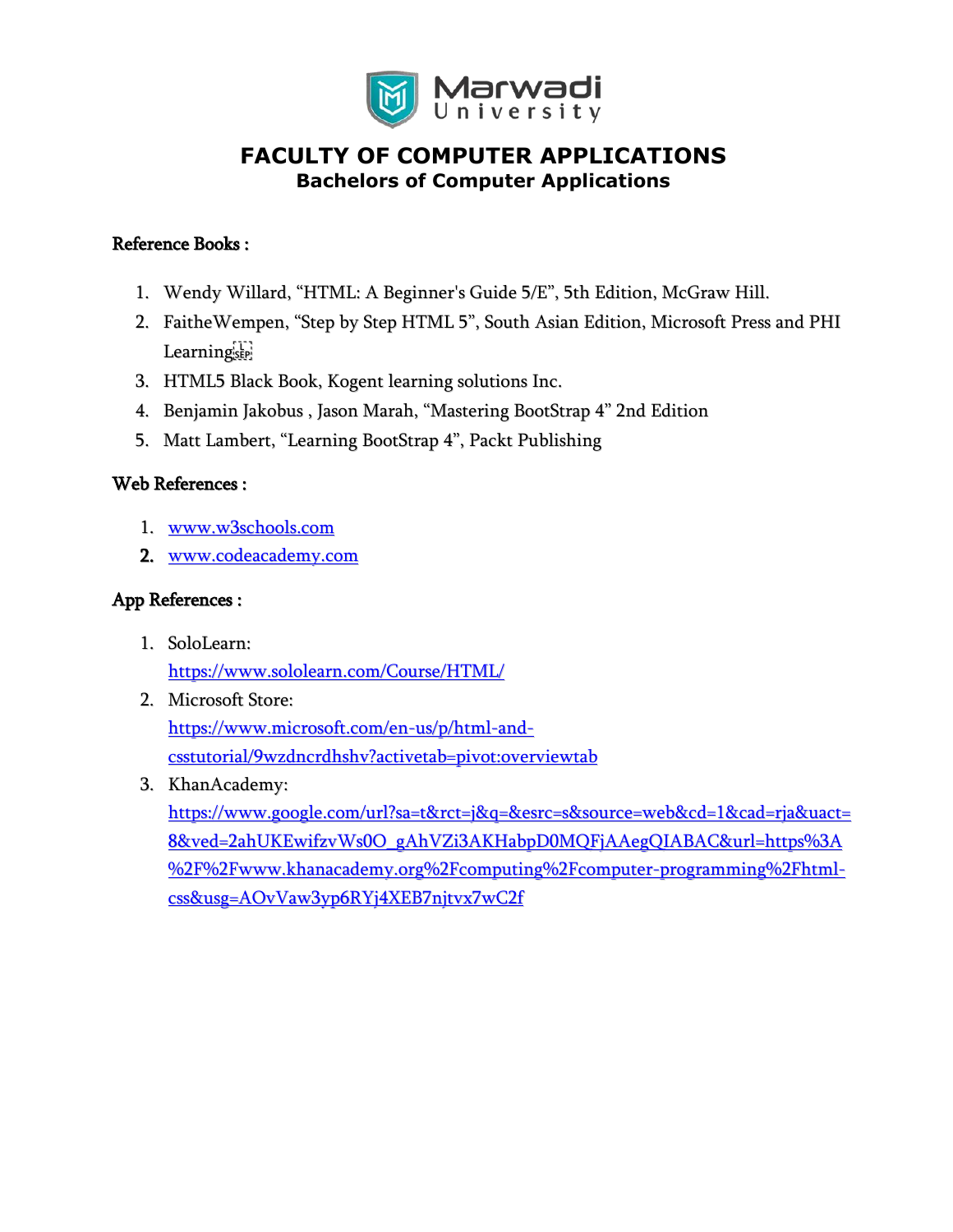

## Syllabus Coverage from text /reference book & web/app reference:

| <b>Unit No</b> | <b>Chapter Numbers</b>                                                        |
|----------------|-------------------------------------------------------------------------------|
|                | Book 1: Chapter 1 and https://www.tutorialspoint.com/internet_technologies/   |
| $\overline{2}$ | Book 2: Chapter 2.1 to 2.6                                                    |
| 3              | Book 2: Chapter 9,10,11,                                                      |
|                | https://www.w3schools.com/html/html5 intro.asp.https://www.tutorialspoint.    |
|                | com/html5/, https://www.javatpoint.com/html5-tutorial                         |
|                |                                                                               |
| $\overline{4}$ | Book 2: Chapter 6, www.w3school.com,https://www.pdfdrive.com/css3-for-        |
|                | web-designerspdf-e9214924.html, https://css3-tutorial.net,                    |
|                | https://www.cssbasics.com/,                                                   |
|                | https://www.syncfusion.com/ebooks/twitterbootstrap4-succinctly),              |
|                | https://www.w3schools.com/bootstrap4/,                                        |
|                | https://www.tutorialspoint.com/bootstrap4, https://scrimba.com/g/gbootstrap4. |
|                |                                                                               |
| 5              | Book 3: Chapter 3,4,5,6,8                                                     |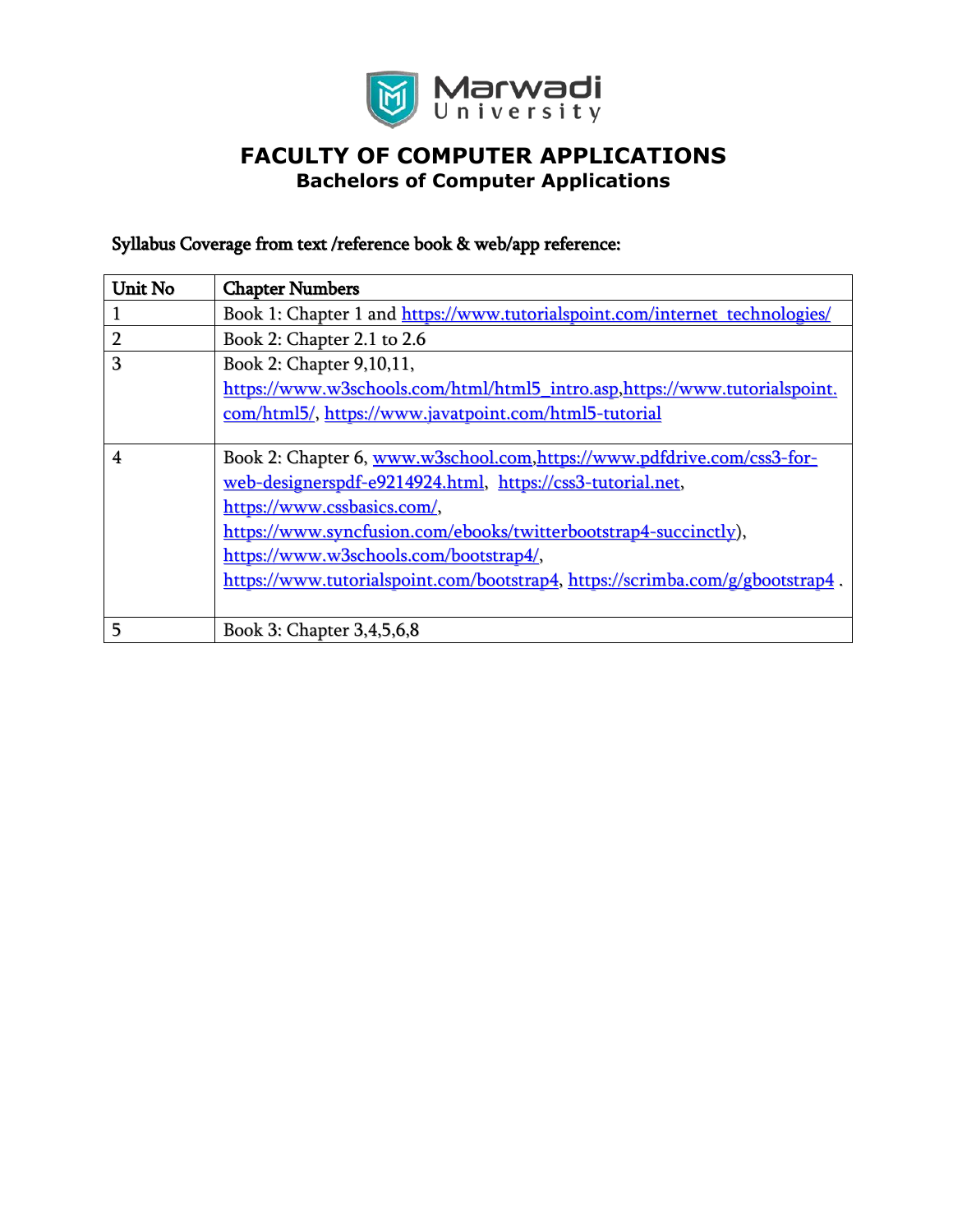

# PRACTICALS

| Unit No                 | <b>List of Practicals</b>                                                                                                                                                                                                        |
|-------------------------|----------------------------------------------------------------------------------------------------------------------------------------------------------------------------------------------------------------------------------|
| 1                       |                                                                                                                                                                                                                                  |
| $\overline{\mathbf{2}}$ | 1. Write html code to insert background to the webpage                                                                                                                                                                           |
|                         | 2. Create a web page with appropriate content and insert an image<br>towards the left hand side of the page when user clicks on the<br>image, it should open another web page.                                                   |
|                         | 3. Create a web page showing an ordered list of names of the<br>subjects, with nested list if any subject has been selected it<br>should display the content of each subject see                                                 |
|                         | 4. Suppose your company has three employees and you want to<br>create a company sepidirectory page" listing some information<br>about each of them. Write the HTML for that steppage and link 1<br>employee to another employee. |
|                         | 5. Create a web page showing an ordered list of names of the<br>subjects, with nested list if any subject has been selected it<br>should display the content of each subject.                                                    |
|                         | 6. Write the HTML to make it possible for someone clicking the<br>words "About the $\frac{1}{25}$ authors" at the top $\frac{1}{25}$ of the page to skip<br>down to a list of credits at bottom of the page.                     |
|                         | 7. Create an ordered list of stream and name of subjects. When user<br>clicks on stream, it should open stream and when user clicks on<br>subject name, it must display details of subject.                                      |
|                         | 8. Create unordered list of menu of restaurant.                                                                                                                                                                                  |
|                         | 9. Write html code which allows the user to move within a same<br>web page.                                                                                                                                                      |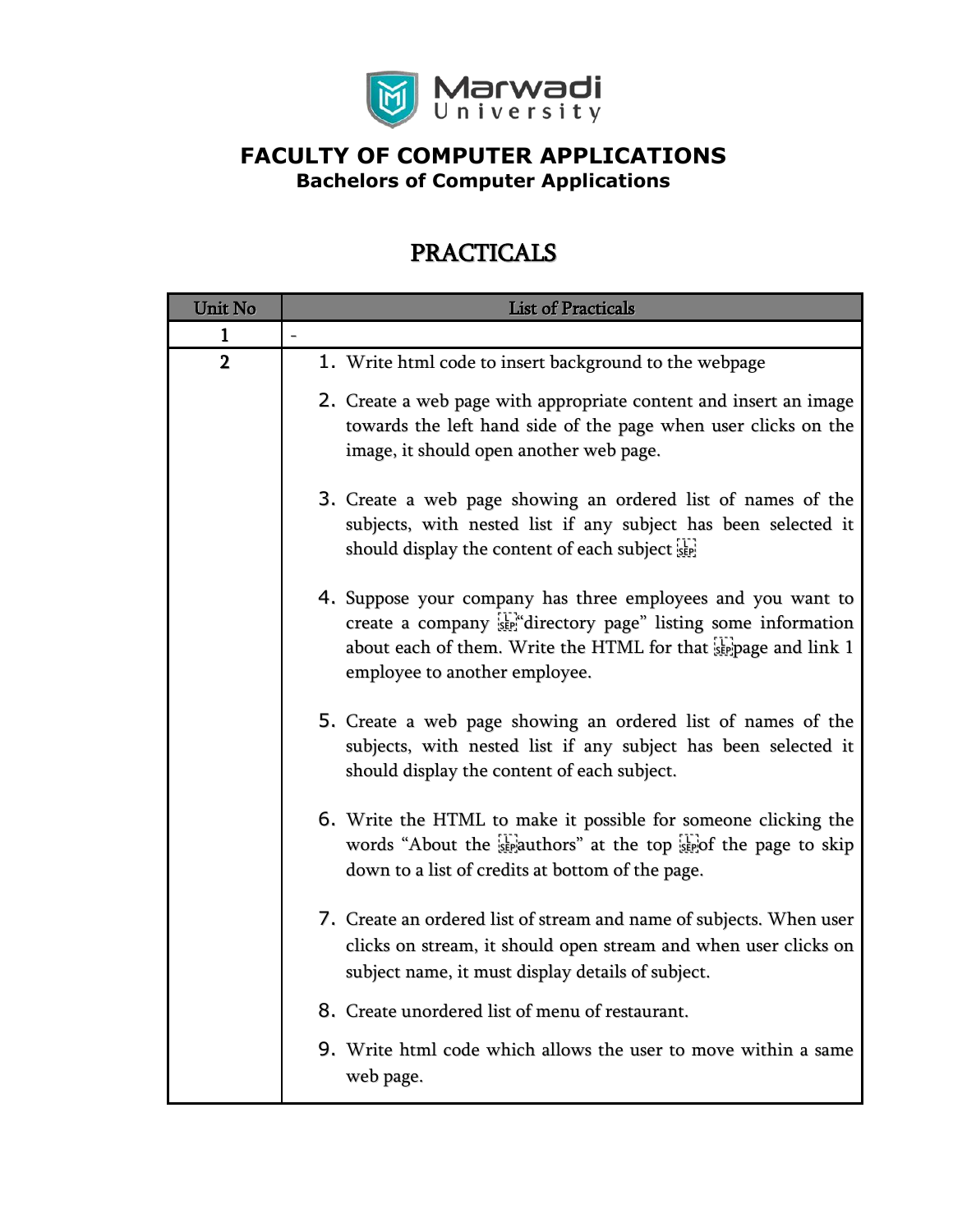

| 3 | 10.<br>Write an html code to display complete detail of student<br>including student name, city, stream, class, email id, gender<br>using different list.<br>1. Create a simple table which shows only 2 columns like Student |                  |                                                       |        |                     |
|---|-------------------------------------------------------------------------------------------------------------------------------------------------------------------------------------------------------------------------------|------------------|-------------------------------------------------------|--------|---------------------|
|   | Name and city.                                                                                                                                                                                                                |                  |                                                       |        |                     |
|   | 2.                                                                                                                                                                                                                            |                  | Create a following table structure in your HTML page. |        |                     |
|   |                                                                                                                                                                                                                               | In               | Entry                                                 |        | Parking             |
|   | Gym                                                                                                                                                                                                                           | Library<br>Room  | Home                                                  |        | Balcony             |
|   |                                                                                                                                                                                                                               | Computer<br>Room |                                                       |        | <b>Drawing Room</b> |
|   | Music                                                                                                                                                                                                                         | Dance            |                                                       | Dining | Kitchen             |
|   | Room                                                                                                                                                                                                                          | Floor            |                                                       | Area   |                     |
|   |                                                                                                                                                                                                                               | Bedroom          |                                                       |        | Play Room           |
|   | <b>Master</b>                                                                                                                                                                                                                 | Wash             |                                                       |        | <b>Store Room</b>   |
|   | Bedroom                                                                                                                                                                                                                       | Area             | Exit                                                  |        | Out                 |
|   | 4. Create a below web page using form tag.                                                                                                                                                                                    |                  |                                                       |        |                     |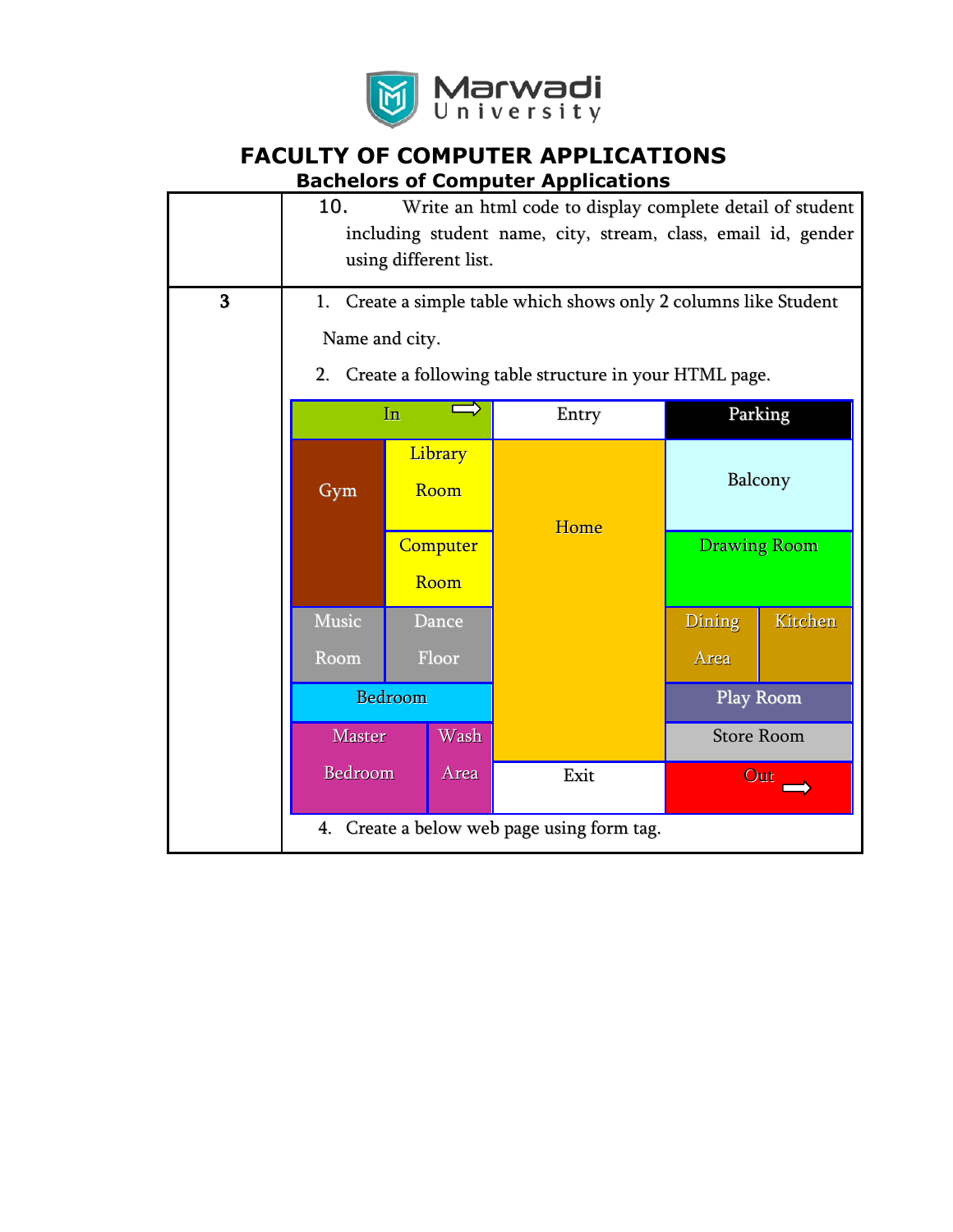

# **FACULTY OF COMPUTER APPLICATIONS**

|  |  |  | <b>Bachelors of Computer Applications</b> |  |
|--|--|--|-------------------------------------------|--|
|  |  |  |                                           |  |
|  |  |  |                                           |  |

| $<$ form> Tag                                                    |  |
|------------------------------------------------------------------|--|
| <b>Sign Up Form</b>                                              |  |
| <b>Email</b>                                                     |  |
| <b>Enter Email</b>                                               |  |
| <b>Username</b>                                                  |  |
| Username                                                         |  |
| <b>Password</b>                                                  |  |
| <b>Enter Password</b>                                            |  |
| Register                                                         |  |
| Already have an account? Sign in.                                |  |
| 5. Create a web page which contains below information using form |  |
| tag.                                                             |  |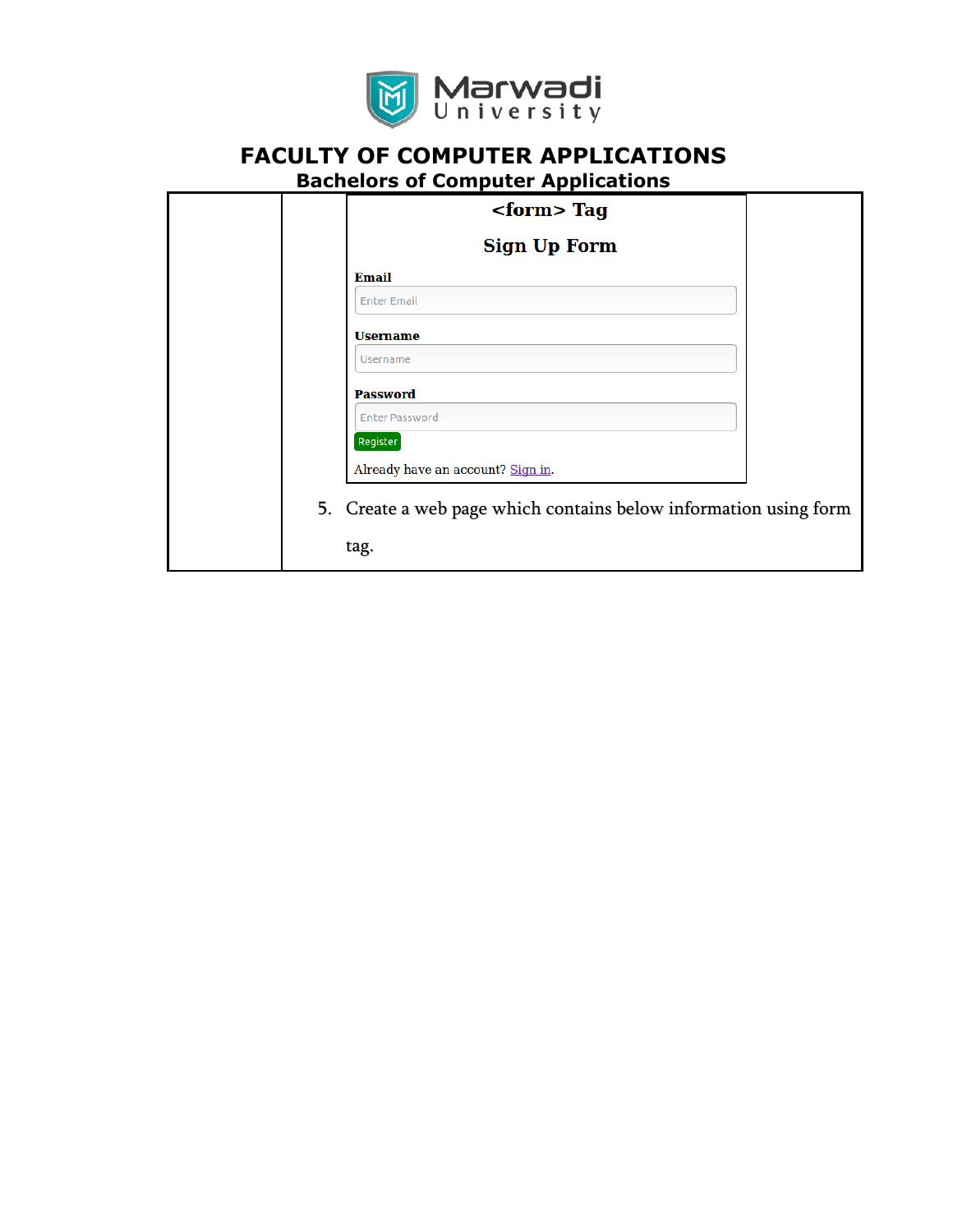

| <b>Personal Details</b>                           |
|---------------------------------------------------|
| Name:                                             |
| Password:                                         |
| E-mail id:                                        |
| Gender: O Male O Female                           |
| Contact#:                                         |
| <b>Educational Qualification</b>                  |
| Degree:   -- Select Group -- ▼                    |
| Engineering: - Select Group -- v                  |
| Hobbies: D Playing chess D Reading Books          |
| <b>Address</b>                                    |
|                                                   |
| Attch Resume: Choose File   No file chosen        |
| SUBMIT <sup>→</sup>                               |
| 6. Create the following frames in your html page. |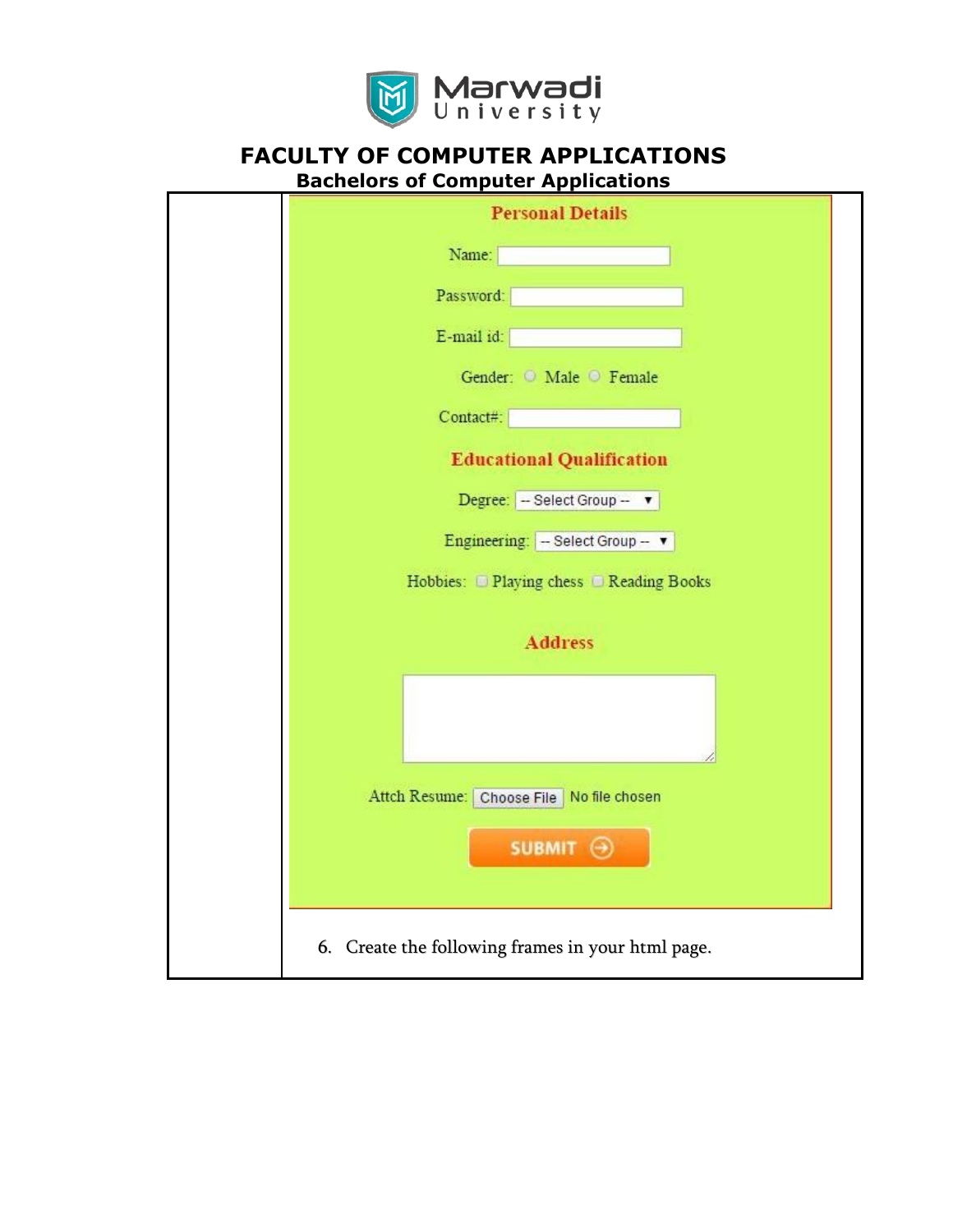

|   | <b>Frame A</b><br><b>Frame C</b><br><b>Frame B</b><br><b>Note:</b> The<br>frameset, frame,<br>and noframes<br>elements are not<br>supported in<br>HTML5.<br>7. Create a web page for play audio and video song and SVG<br>animation.<br>8. Create a web page for canvas animation and URL encoding in<br>HTML5.<br>9. Create a web page for HTML 5 semantic element and Geo-<br>location.<br>10. Create a web page for drag and drop in HTML5.<br>11. Create a web page for Server-Sent Events Support in HTML5. |
|---|------------------------------------------------------------------------------------------------------------------------------------------------------------------------------------------------------------------------------------------------------------------------------------------------------------------------------------------------------------------------------------------------------------------------------------------------------------------------------------------------------------------|
| 4 | 1. Write a text with color in HTML page using inline CSS.                                                                                                                                                                                                                                                                                                                                                                                                                                                        |
|   | 2. Write a two different paragraph in your HTML page and apply                                                                                                                                                                                                                                                                                                                                                                                                                                                   |
|   | different formatting to both of that using external stylesheet.                                                                                                                                                                                                                                                                                                                                                                                                                                                  |
|   | 3. Create a HTML page in which, if you mouse over on image so                                                                                                                                                                                                                                                                                                                                                                                                                                                    |
|   | image opacity will be decreased and if you mouse out so, it gains                                                                                                                                                                                                                                                                                                                                                                                                                                                |
|   | the original opacity back.                                                                                                                                                                                                                                                                                                                                                                                                                                                                                       |
|   | 4. Create one 3x3 HTML table which display different color name                                                                                                                                                                                                                                                                                                                                                                                                                                                  |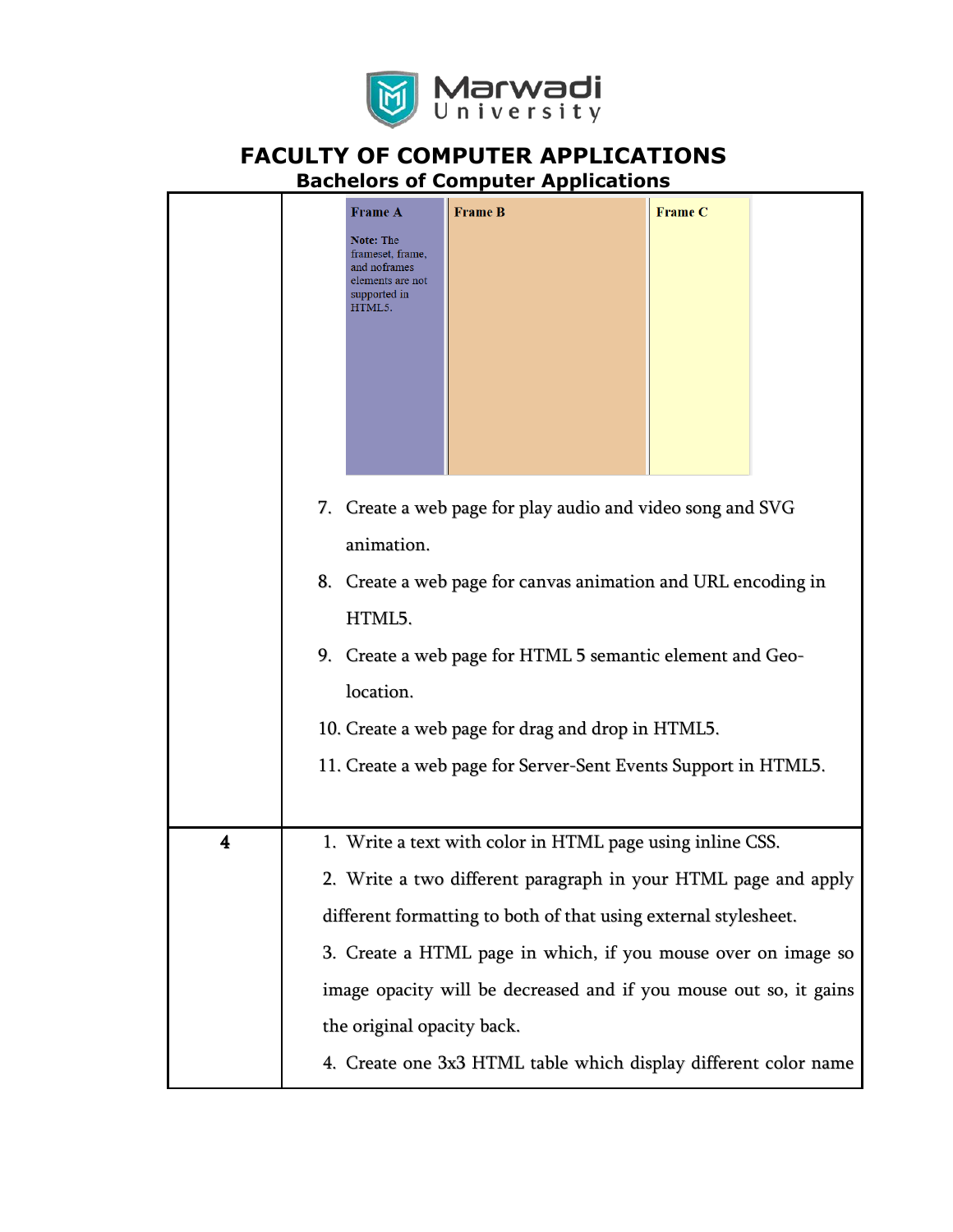

|   | in each cell and when you mouse over on that cell so it change the                                                                                                                                                                                                                                                                                                             |
|---|--------------------------------------------------------------------------------------------------------------------------------------------------------------------------------------------------------------------------------------------------------------------------------------------------------------------------------------------------------------------------------|
|   | bgcolor of that cell as per the color is mentioned in that cell.                                                                                                                                                                                                                                                                                                               |
|   | 5. Create a any simple table using bootstrap grid system.                                                                                                                                                                                                                                                                                                                      |
|   | 6. Create HTML page with some textual paragraph with different                                                                                                                                                                                                                                                                                                                 |
|   | style using BootStrap typography classes.                                                                                                                                                                                                                                                                                                                                      |
|   | 7. Create a HTML page to display different Glyphicons using                                                                                                                                                                                                                                                                                                                    |
|   | BootStrap.                                                                                                                                                                                                                                                                                                                                                                     |
|   | 8. Create HTML page to display progress bar using BootStrap                                                                                                                                                                                                                                                                                                                    |
|   | 9. Create a html page with pager (pagination) which helps to                                                                                                                                                                                                                                                                                                                   |
|   | navigate from one page to another page.                                                                                                                                                                                                                                                                                                                                        |
|   | 10. Create HTML page to generate drop down menu using                                                                                                                                                                                                                                                                                                                          |
|   | BootStrapant to generate any attractive carousel using BootStrap.                                                                                                                                                                                                                                                                                                              |
|   |                                                                                                                                                                                                                                                                                                                                                                                |
| 5 | 1. Write a program in java script to get student name, class and<br>stream using dialog box and print all three details in an alert box.                                                                                                                                                                                                                                       |
|   | 2. Write a program in Java Script which allows certain fields like<br>Name, Age, Gender, Replage, Cite, State and Country. Perform<br>certain validations like name should accept only alphabets,<br>Gender should accept only 1 character, Age should be only in<br>numeric between 1 and 100.                                                                                |
|   | 3. Write a program in Java Script which allows certain fields like<br>First Name, Last name, email address, comments. Perform<br>certain validations like first name and last name should not be<br>empty and email should be valid. If user clicks the submit button<br>it should open a new window and contents should be displayed.<br>If reset contents should be cleared. |
|   | 4. Write a program in Java Script which contains 3 functions                                                                                                                                                                                                                                                                                                                   |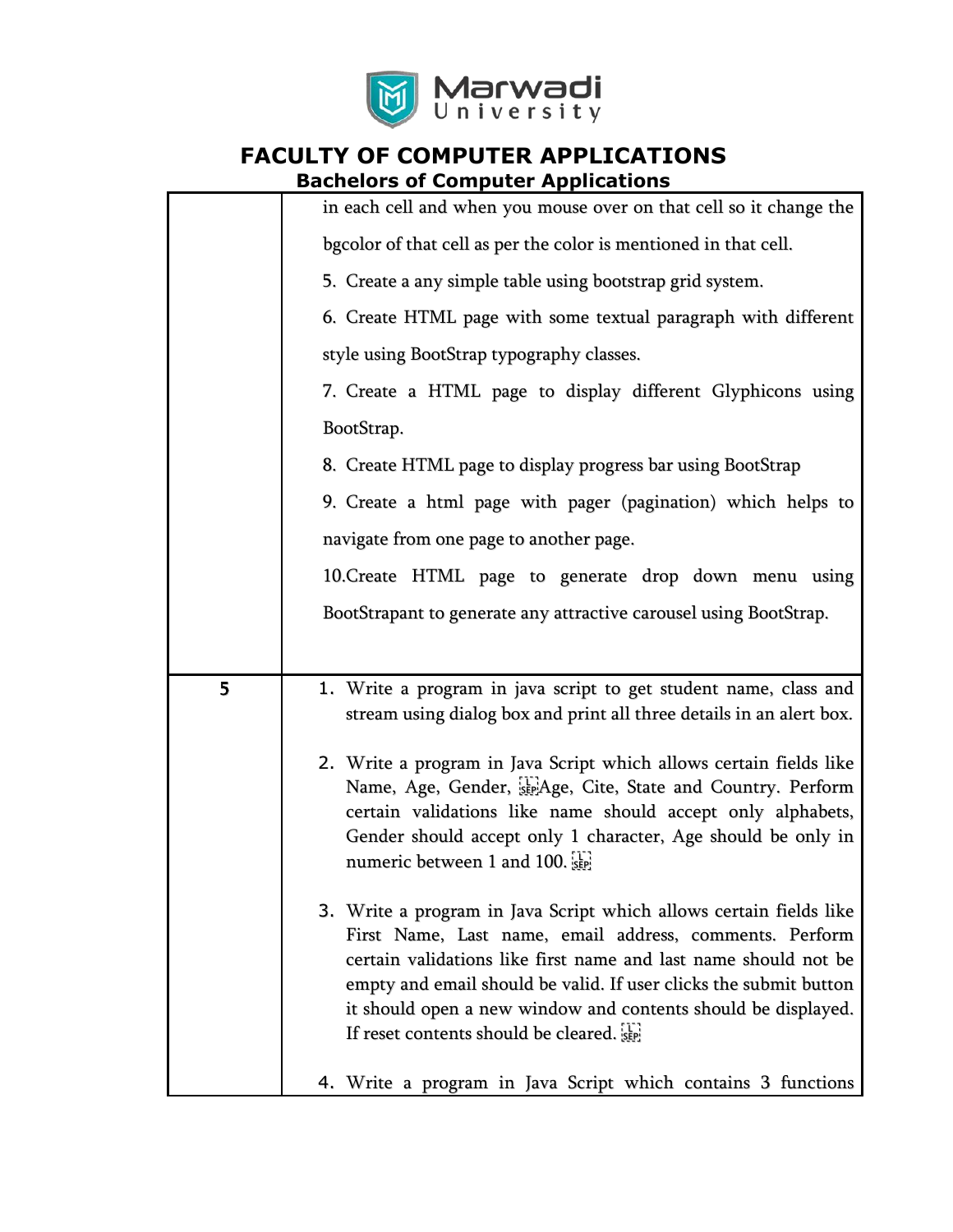

| which are invoked on clicking the Red, Blue and green buttons.<br>The function should contain changing the background,<br>foreground to respective color and to display corresponding<br>status messages. |
|-----------------------------------------------------------------------------------------------------------------------------------------------------------------------------------------------------------|
| 5. Develop a webpage using java Script which has following fields<br>like Source, Destination; train no, Date and Number of tickets.                                                                      |
| Source and destination should allow only place code in 3<br>character see                                                                                                                                 |
| Date should be in the format DD/ MM / YY                                                                                                                                                                  |
| Number of tickets should allow only numeric see                                                                                                                                                           |
| 6. Write a program in Java Script that allows user to enter the text.<br>It also allows the user $\frac{1}{25}$ to accept size and font name that has to<br>be applied on the text entered by the user.   |
| 7. Write a program in java script which accepts names in a text box,<br>if a button is clicked names should be sorted and added in<br>another one text area.                                              |
| 8. Write Java Script code to represent Document object.                                                                                                                                                   |
| 9.<br>Represent all properties and methods of Location object in Java<br>Script.                                                                                                                          |
| 10. Represent all events of Java Script.                                                                                                                                                                  |